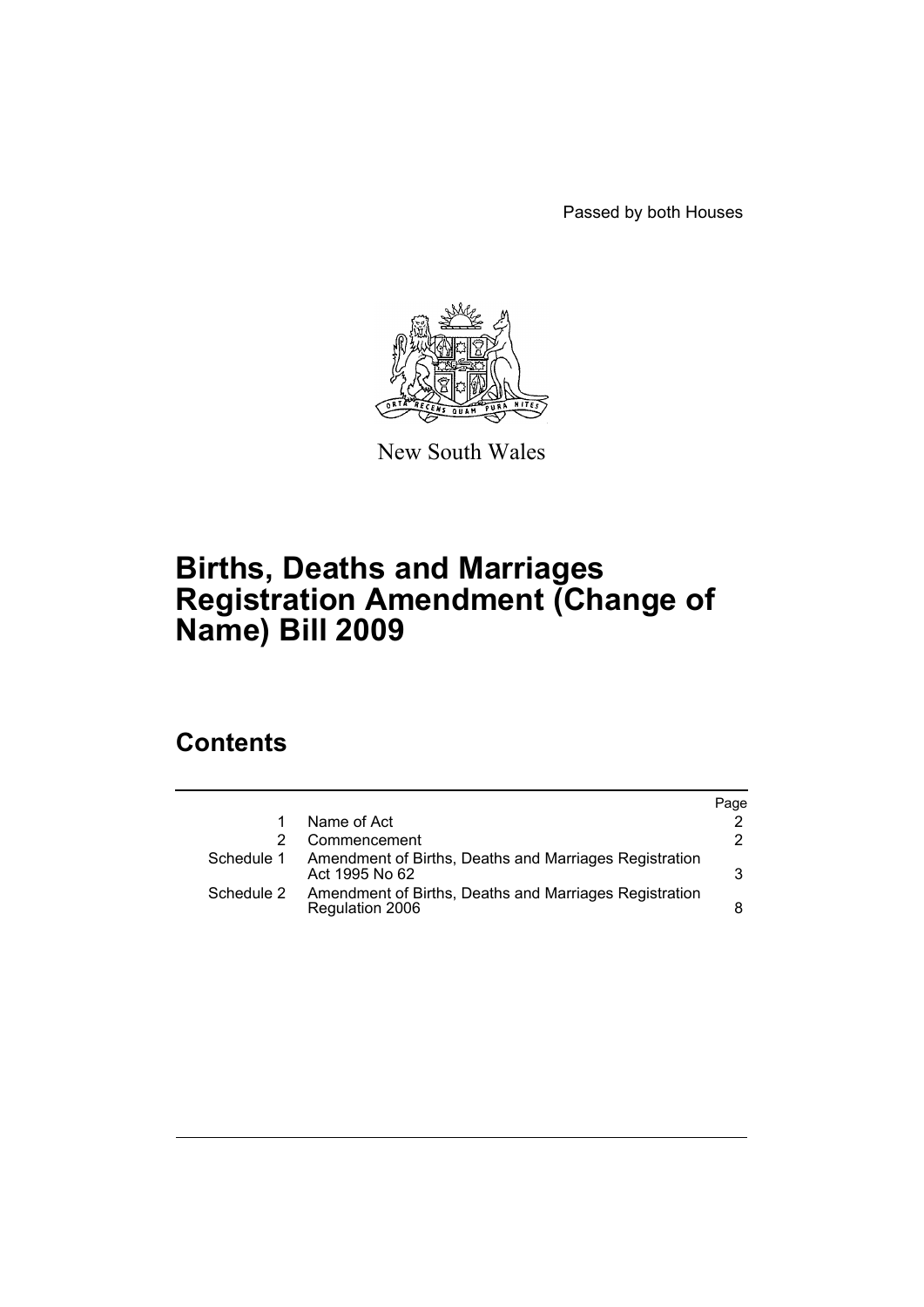*I certify that this public bill, which originated in the Legislative Assembly, has finally passed the Legislative Council and the Legislative Assembly of New South Wales.*

> *Clerk of the Legislative Assembly. Legislative Assembly, Sydney, , 2009*



New South Wales

# **Births, Deaths and Marriages Registration Amendment (Change of Name) Bill 2009**

Act No , 2009

An Act to amend the *Births, Deaths and Marriages Registration Act 1995* to make further provision with respect to registration of a change of name; and for other purposes.

*I have examined this bill and find it to correspond in all respects with the bill as finally passed by both Houses.*

*Assistant Speaker of the Legislative Assembly.*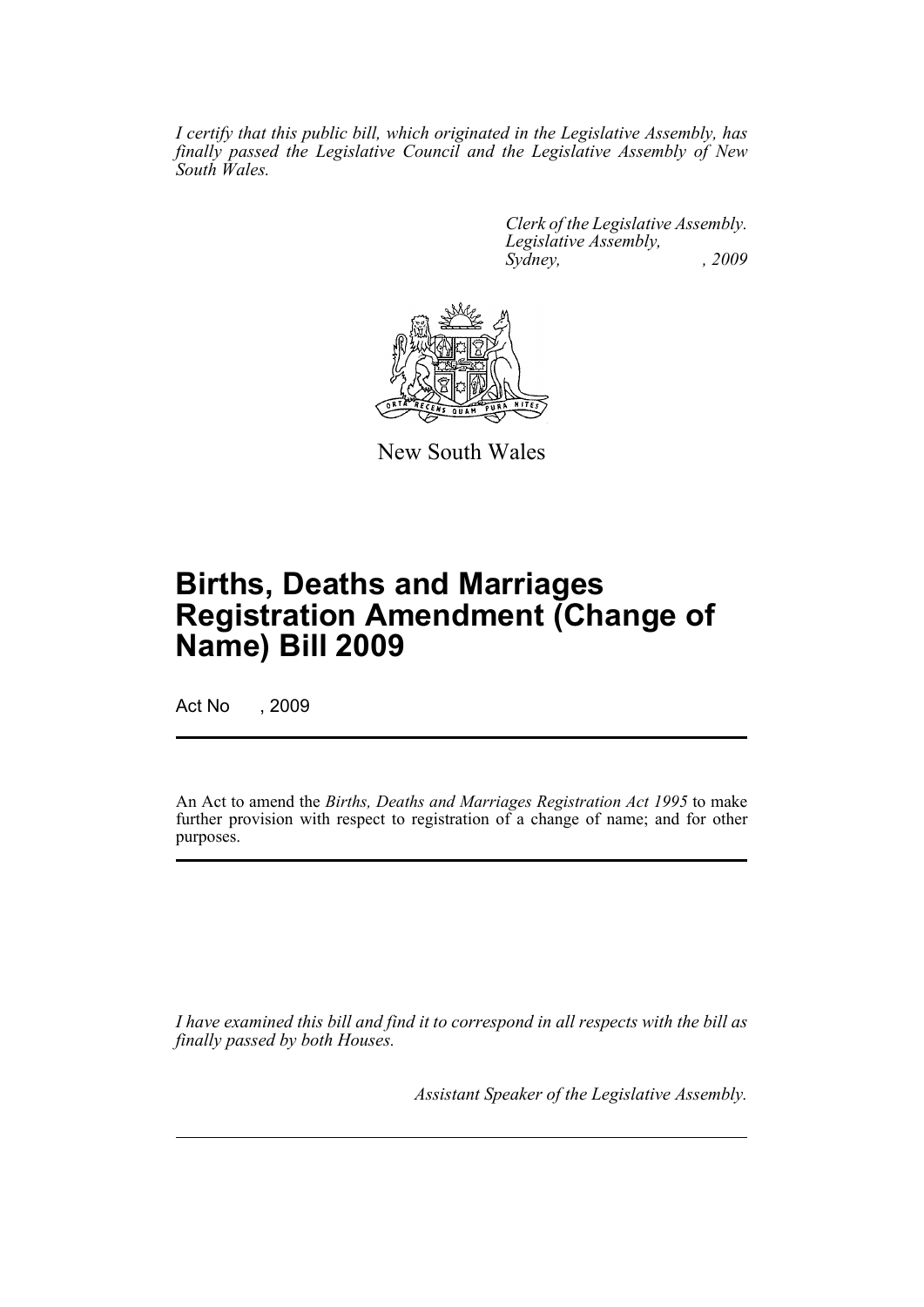## <span id="page-2-0"></span>**The Legislature of New South Wales enacts:**

## **1 Name of Act**

This Act is the *Births, Deaths and Marriages Registration Amendment (Change of Name) Act 2009*.

## <span id="page-2-1"></span>**2 Commencement**

This Act commences on the date of assent.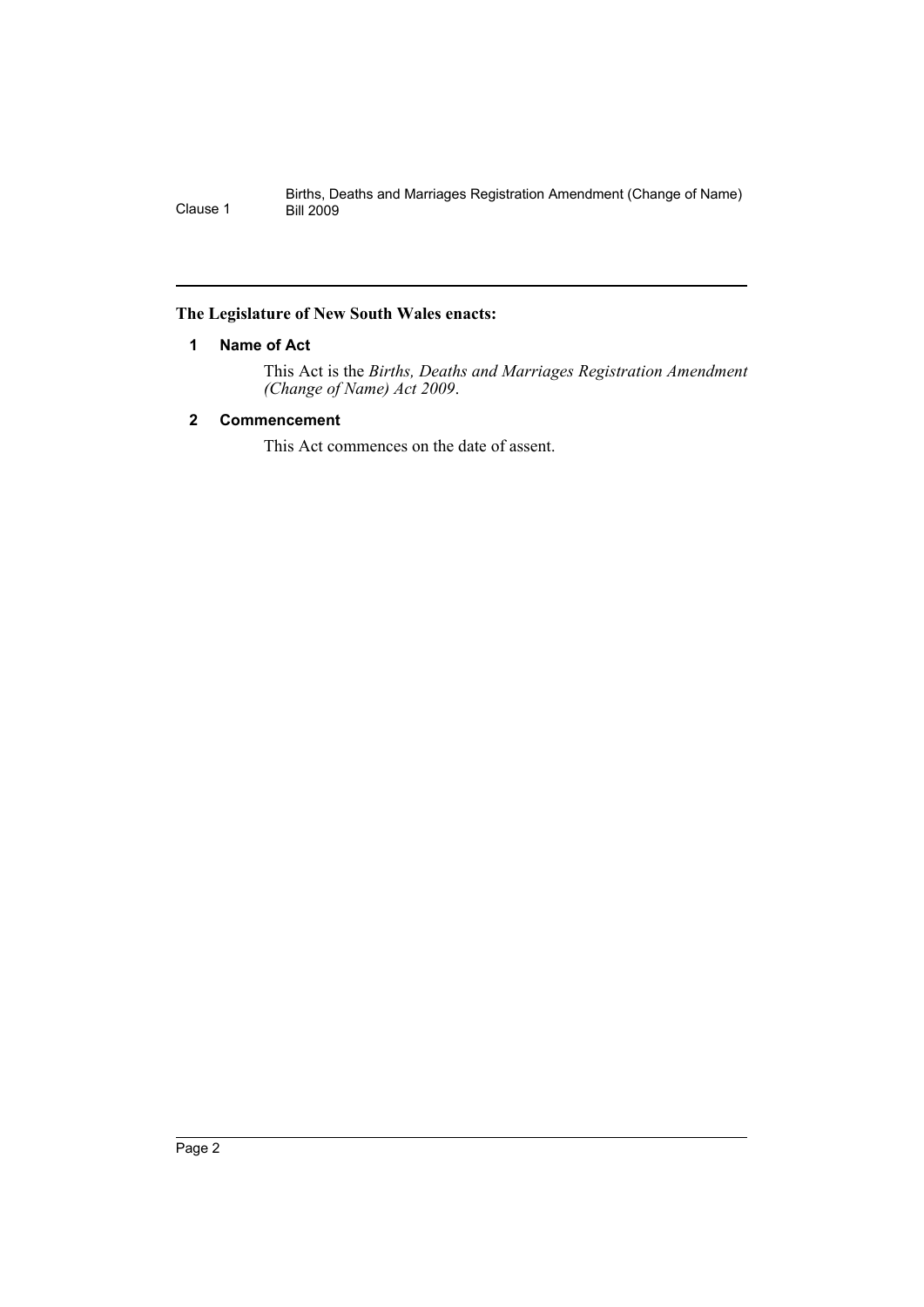Amendment of Births, Deaths and Marriages Registration Act 1995 No 62 Schedule 1

## <span id="page-3-0"></span>**Schedule 1 Amendment of Births, Deaths and Marriages Registration Act 1995 No 62**

## **[1] Section 27**

Omit the section. Insert instead:

## **27 Application to register change of adult's name**

An adult person may apply to the Registrar, in a form approved by the Registrar, for registration of a change of the person's name if:

- (a) the person's birth is registered in the State, or
- (b) the person was born outside Australia, the person's birth is not registered in Australia and the person has been resident in the State for at least 3 consecutive years immediately preceding the date of the application.

### **[2] Section 28 Application to register change of child's name**

Omit section 28 (1)–(2A). Insert instead:

- (1) The parents of a child may apply to the Registrar, in a form approved by the Registrar, for registration of a change of the child's name if:
	- (a) the child's birth is registered in the State, or
	- (b) the child was born outside Australia, the child's birth is not registered in Australia and the child has been resident in the State for at least 3 consecutive years immediately preceding the date of the application.
- (2) If the parents of the child are dead, cannot be found or for some other reason cannot exercise their parental responsibilities in relation to the child, the application may be made by a person to whom a court within Australia has allocated:
	- (a) parental responsibility for the child, or
	- (b) specific aspects of parental responsibility for the child so long as the making of the application is not outside the scope of the aspects allocated.
- (2A) If there is more than one such person referred to in subsection (2), the application may be made only as a joint application of those persons.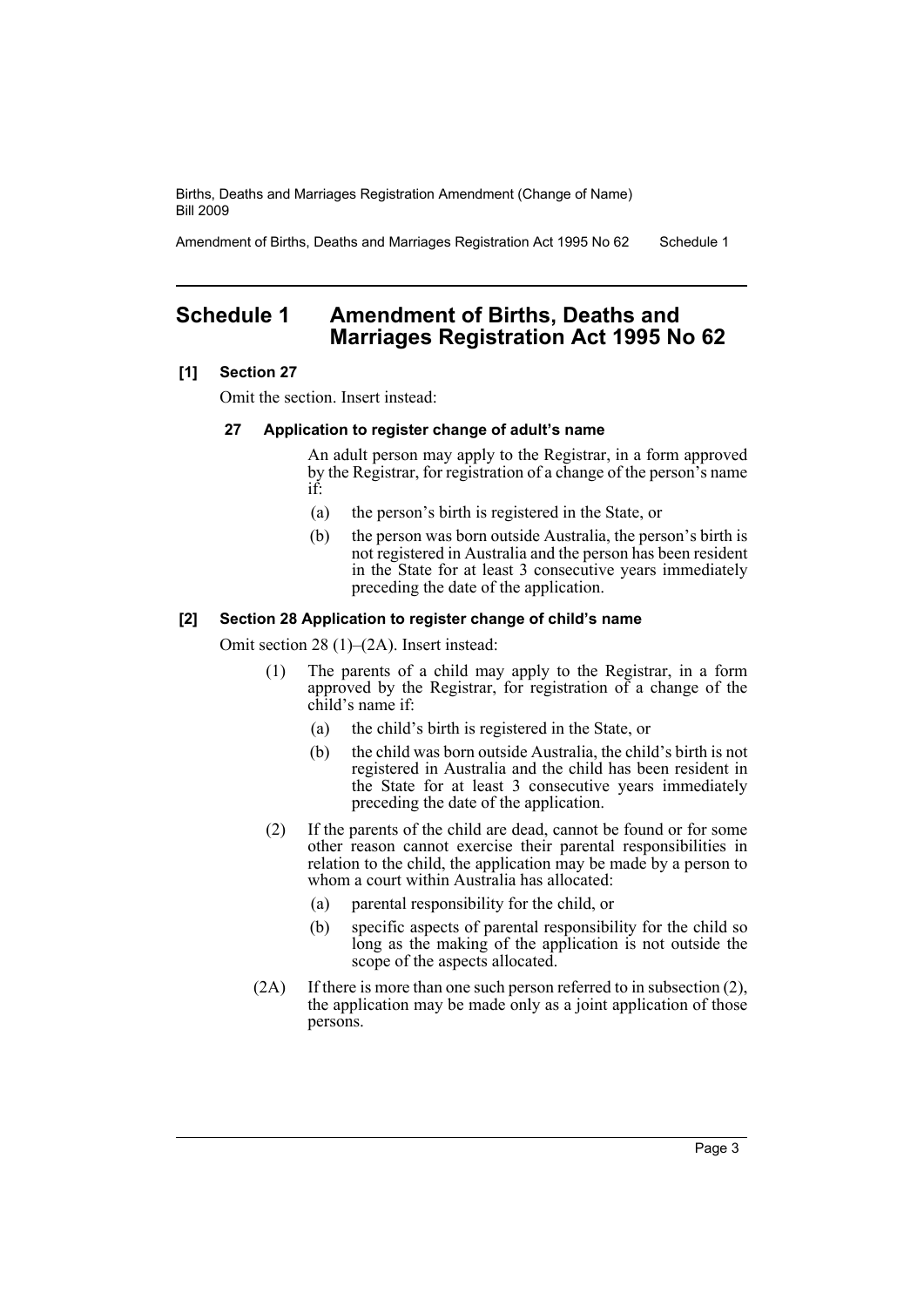Schedule 1 Amendment of Births, Deaths and Marriages Registration Act 1995 No 62

## **[3] Sections 29A–29C**

Insert after section 29:

#### **29A Requirement to disclose criminal record**

- (1) The form approved by the Registrar for an application for registration of a change of an adult's name is to include a requirement to the effect that the applicant disclose whether he or she has been convicted of a relevant offence.
- (2) The form approved by the Registrar for an application for registration of a change of a child's name is to include a requirement to the effect that the applicant disclose whether the child has been convicted of a relevant offence.
- (3) An offence against section 57 in relation to a false or misleading disclosure referred to in this section in an application for registration of a change of name is in addition to an offence against that section for any other false or misleading representation made in the same application.

#### (4) In this section:

#### *conviction for an offence*:

- (a) includes the making of an order under section 10 of the *Crimes (Sentencing Procedure) Act 1999*, and
- (b) does not include a spent conviction within the meaning of Part 2 of the *Criminal Records Act 1991* or a conviction that is taken to be quashed within the meaning of Part 4 of that Act.

#### *relevant offence* means:

- (a) an offence in New South Wales that is punishable by imprisonment for 12 months or more, or
- (b) an offence in a jurisdiction other than New South Wales that, if committed in New South Wales, would be an offence so punishable.

**Note.** The provision of false or misleading information in an application for registration of a change of name in relation to disclosure of convictions for relevant offences constitutes an offence against section 57 with a maximum penalty of 100 penalty units or 2 years imprisonment or both.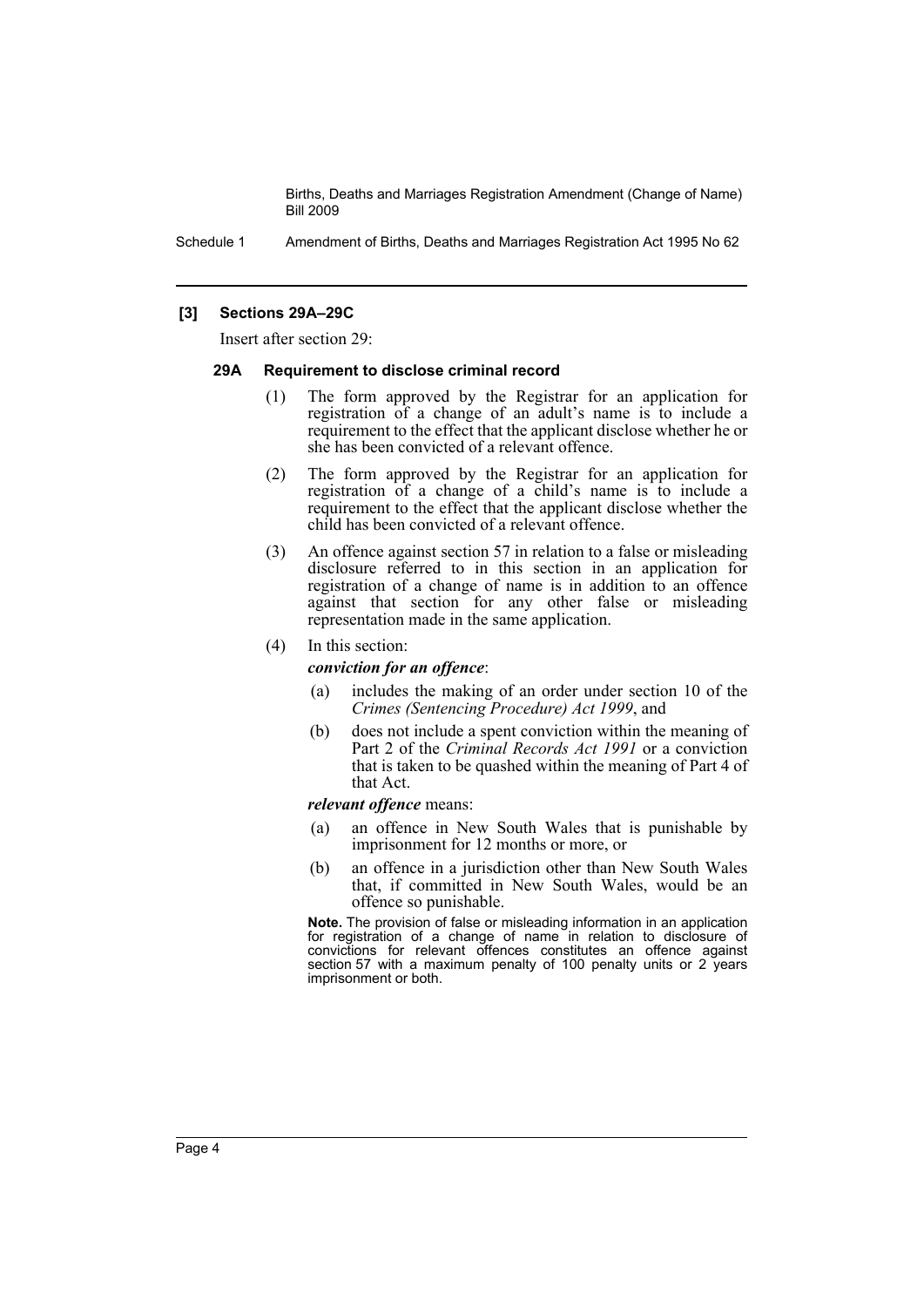Amendment of Births, Deaths and Marriages Registration Act 1995 No 62 Schedule 1

#### **29B Restrictions on number of changes of name that may be registered**

The Registrar is not to register a change of name of a person on application made under this Act if the Registrar is aware that:

- (a) a change of the person's name has been registered (whether in this State or in another State) within the period of 12 months immediately preceding the date of the application, or
- (b) 3 or more changes of the person's name have been registered (whether in this State or in another State).

## **29C Exceptions to certain change of name restrictions**

- (1) The Registrar may register a change of name of a person despite any restriction imposed by section  $27$  (a) or  $28$  (1) (a) that the person's birth must be registered in the State if satisfied that an order has been made (whether in the State or elsewhere) for the protection of the person or the person's children from domestic violence.
- (2) The Registrar may register a change of name of a person despite any restriction imposed by section 27 (b) or 28  $(1)$  (b) as to the period for which the person must be resident in the State, or any restriction imposed by section 29B, if:
	- (a) the Registrar is satisfied that the reason for the proposed change of name warrants the registration of the change of name, or
	- (b) without limiting paragraph (a), the Registrar is satisfied that the proposed change of name is sought for the protection of the person, the person's children or anyone else associated with the person, or
	- (c) the proposed change of name is because of the marriage of the person, or
	- (d) the District Court has approved the proposed change of name on application under section  $28(4)$ .
- (3) Nothing in this Part limits or affects:
	- (a) any power that a court has under another Act or law (whether of this State, another State, the Commonwealth or New Zealand) to order that a change of name is to be registered or the ability of the Registrar to comply with such an order, or
	- (b) the operation of the *Adoption Act 2000*, the *Law Enforcement and National Security (Assumed Identities) Act 1998* or the *Witness Protection Act 1995*.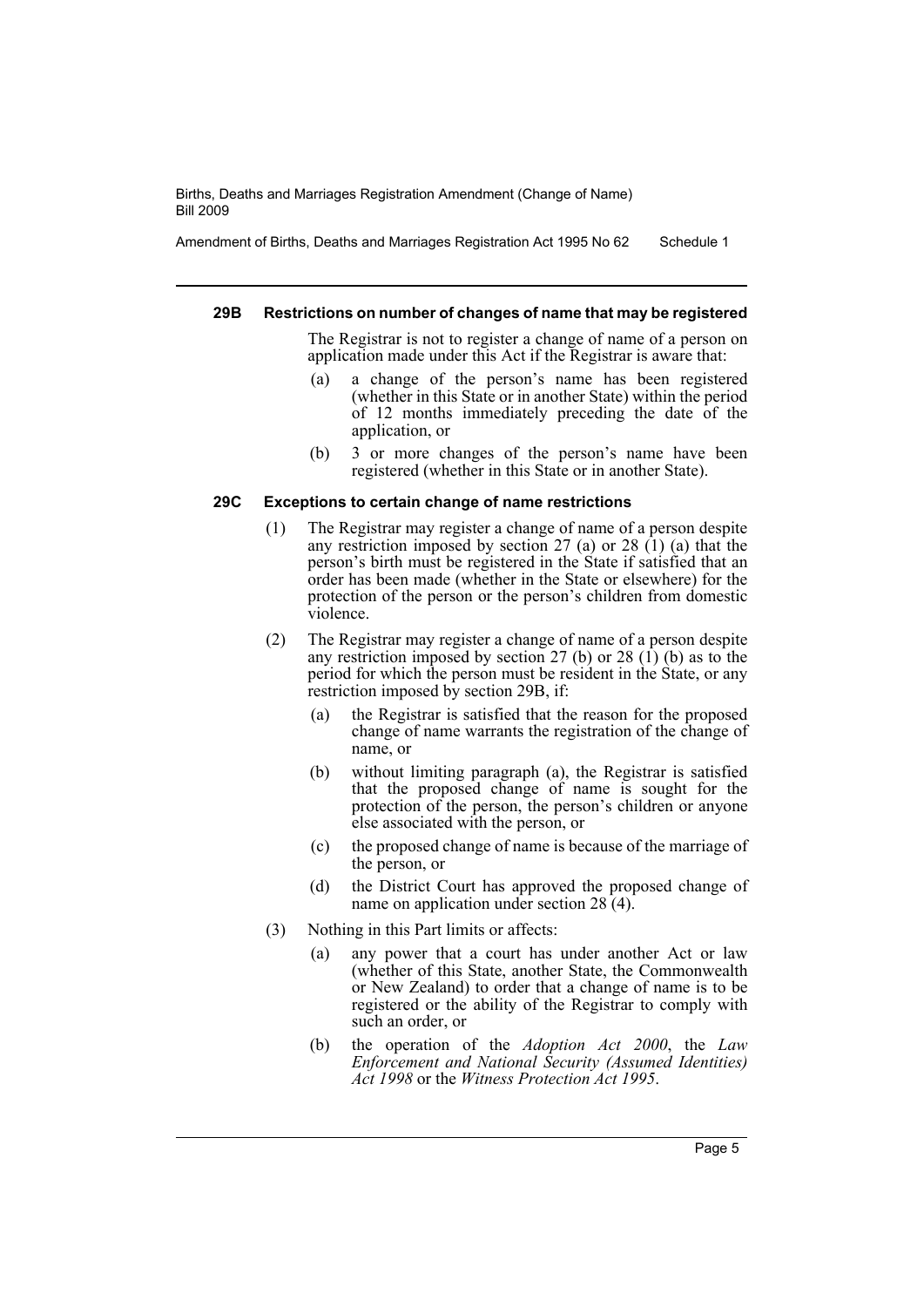Schedule 1 Amendment of Births, Deaths and Marriages Registration Act 1995 No 62

#### **[4] Section 30 Registration of change of name**

Insert at the end of section 30 (1) (c):

, and

(d) the reasons for making the application for registration of the change of name if the registration of the change would require the Registrar to exercise his or her discretion under section 29C.

#### **[5] Section 46A**

Insert after section 46:

#### **46A Access to change of name information by law enforcement agencies**

- (1) The Registrar may allow access by officers of a law enforcement agency to entries in the Register regarding changes of names, but only in accordance with a memorandum of understanding entered into by the Registrar with the head of the agency.
- (2) The Registrar must not enter into a memorandum of understanding unless satisfied that the terms of the memorandum, as far as practicable, protect the persons to whom the entries in the Register relate from unjustified intrusion on their privacy.
- (3) A memorandum of understanding entered into for the purposes of this section may be amended, revoked or replaced from time to time.
- (4) The functions of the Registrar and of each law enforcement agency must as far as practicable be exercised in conformity with a memorandum of understanding entered into by them under this section. However, a failure to comply with this subsection does not itself invalidate anything done or omitted to be done by the Registrar or the law enforcement agency.
- (5) In this section, *law enforcement agency* means:
	- (a) the NSW Police Force, or
	- (b) the New South Wales Crime Commission, or
	- (c) the police force of another State or the Commonwealth, or
	- (d) any other law enforcement or investigative agency of the government of New South Wales or the government of another State or the Commonwealth prescribed by the regulations.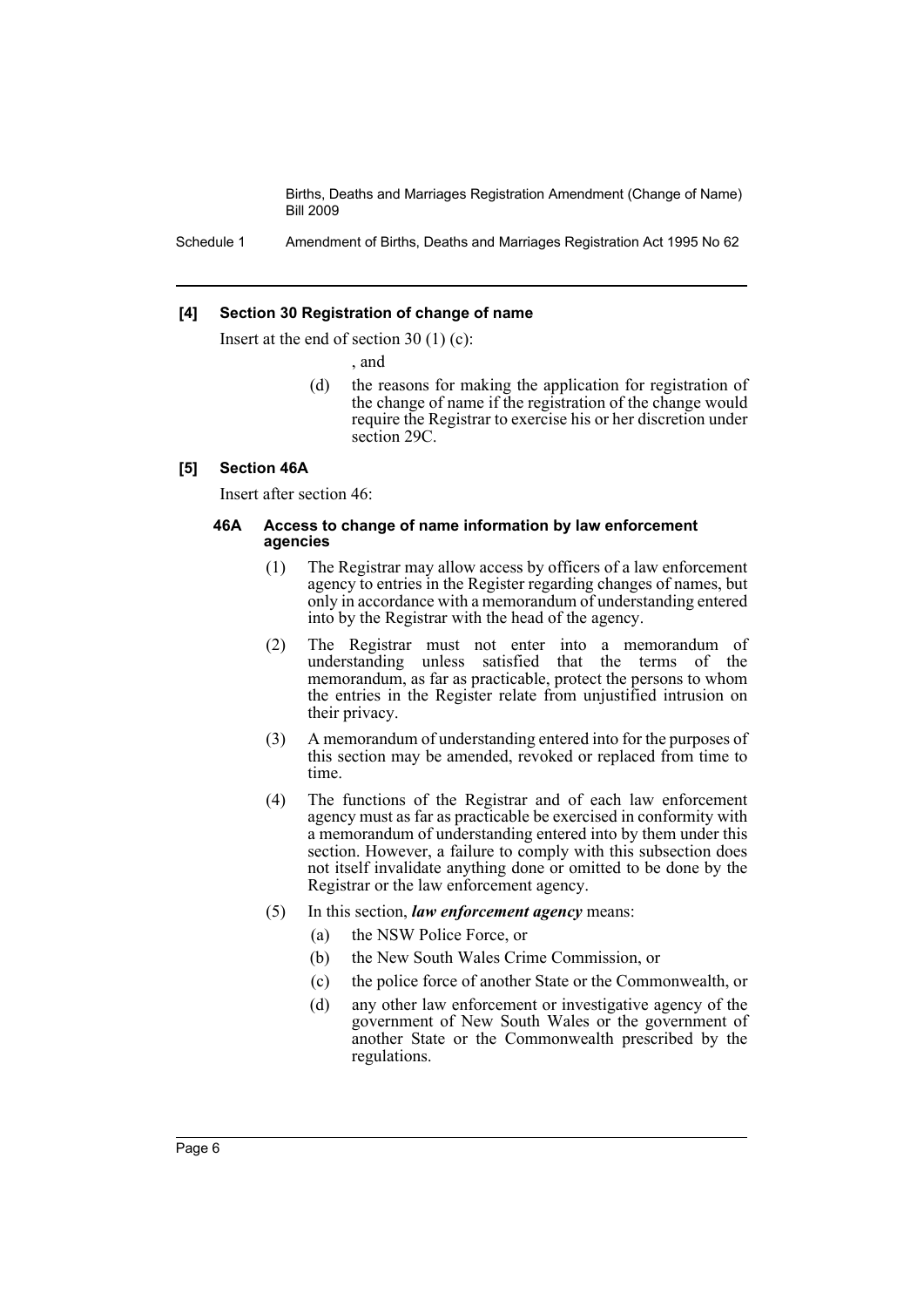Amendment of Births, Deaths and Marriages Registration Act 1995 No 62 Schedule 1

## **[6] Schedule 3 Savings, transitional and other provisions**

Insert at the end of clause 1 (1):

*Births, Deaths and Marriages Registration Amendment (Change of Name) Act 2009*

## **[7] Schedule 3, Part 6**

Insert after Part 5:

## **Part 6 Provisions consequent on enactment of Births, Deaths and Marriages Registration Amendment (Change of Name) Act 2009**

### **20 Pending applications**

An amendment made to this Act by the *Births, Deaths and Marriages Registration Amendment (Change of Name) Act 2009* does not apply to, or affect the determination of, an application under this Act for registration of a change of name if the application was made before the commencement of the amendment but was not finally determined before that commencement.

#### **21 Memorandum of understanding**

The memorandum of understanding entered into for the purposes of clause 8 (2) of the *Births, Deaths and Marriages Registration Regulation 2006* (as in force before its repeal by the *Births, Deaths and Marriages Registration Amendment (Change of Name) Act 2009*) is taken to have been entered into for the purposes of section 46A and may be amended, revoked or replaced accordingly.